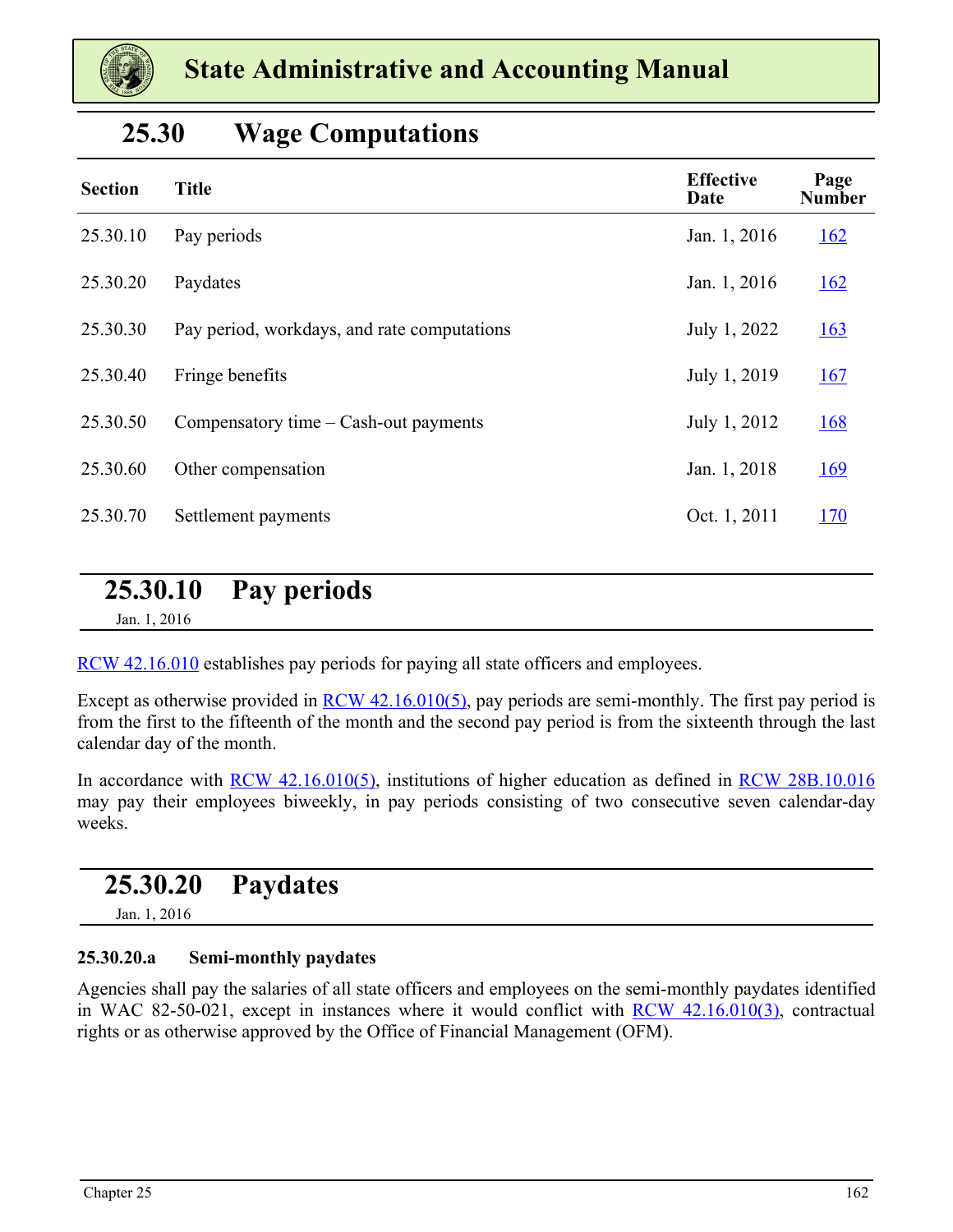<span id="page-1-0"></span>

For information on specific paydates and other key dates, as well as information on the Department of Treasury "One Day" Deposit Rules for payrolls over \$100,000, refer to OFM's Payroll Resources website at:<https://ofm.wa.gov/accounting/administrative-accounting-resources/payroll>.

#### **Exceptions**

In accordance with [RCW 42.16.010\(3\)](https://apps.leg.wa.gov/Rcw/default.aspx?cite=42.16.010), when a national or state guard member is called to participate in state active duty, the paydate for military department state active duty pay shall be no more than seven days following completion of duty or the end of the pay period, whichever is first. When the seventh day falls on Sunday, the paydate shall not be later than the following Monday.

In accordance with WAC 82-50-031, OFM may grant exceptions to the paydates established in 82-50-021 upon written request of an agency. However, the semi-monthly pay periods established by [RCW](https://apps.leg.wa.gov/Rcw/default.aspx?cite=42.16.010)  [42.16.010\(1\)](https://apps.leg.wa.gov/Rcw/default.aspx?cite=42.16.010) must remain in effect. WAC 82-50-32 addresses terminations of exceptions granted under WAC 82-50-031.

#### **25.30.20.b Bi-weekly paydates**

In accordance with RCW  $42.16.010(5)$ , for institutions of higher education adopting bi-weekly pay periods, actual paydates are lagged seven calendar days after the end of the pay period, except when the paydate falls on a holiday. In this case, the paydate shall not be later than the following Monday.

Each institution adopting a biweekly pay schedule must establish, publish, and notify the director of OFM of the official paydates six months before the beginning of each subsequent calendar year.

**Note:** As no institution of higher education has adopted bi-weekly paydates, Chapter 25 is written in terms of semi-monthly paydates.

#### **25.30.20.c RCW 42.16.010 permits agencies to pay overtime, penalty pay, and special pay on the next paydate if:**

- 1. The employee fails to make an accurate and timely report of the information needed to determine the payment; or,
- 2. The employer lacks reasonable opportunity to verify the claim.

# **25.30.30 Pay period, workdays, and rate computations**

July 1, 2022

#### **25.30.30.a Full-Time Employees**

When employees work a full semi-monthly pay period ([RCW 42.16.010](https://apps.leg.wa.gov/Rcw/default.aspx?cite=42.16.010) and WAC 82-50-021), their pay rate shall be one-half of the actual monthly gross pay. Time worked, for gross pay computations, includes paid leave and holidays.

**Exceptions:** Gross pay computations for full-time employees change when they work less than a full semi-monthly pay period, are on a leave-without-pay status, or their pay rate changes during the pay period.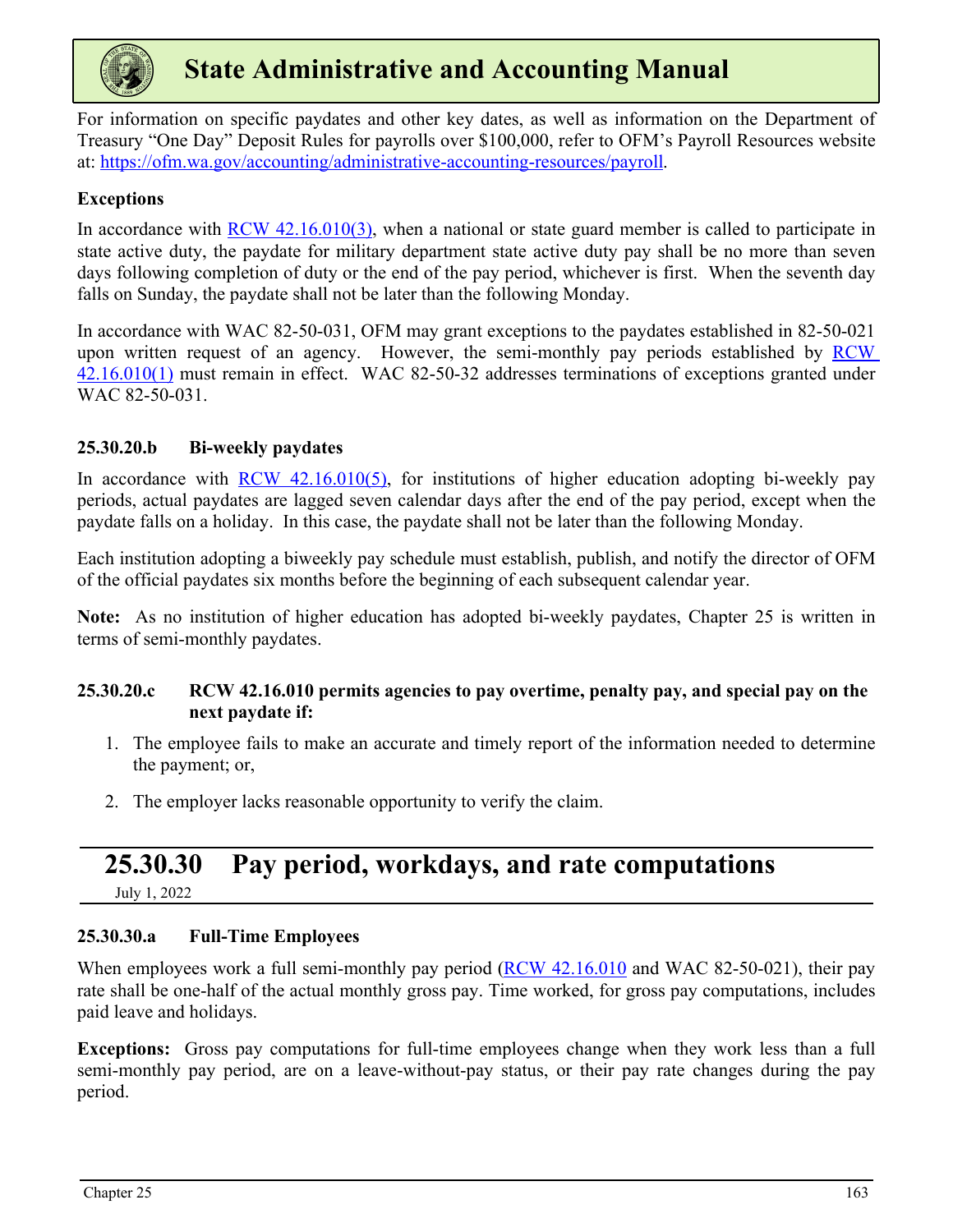

#### **25.30.30.a.(1) Compute gross pay by:**

- Calculating the ratio of time worked in days or hours to the scheduled time available for work in days or hours for that pay period.
- Scheduled time available for work includes paid leave and holidays.
- In cases of promotion or demotion, two calculations are done--one for each salary level. Both calculations are based on the percentage of the days or hours worked to total days or hours available for the pay period at each salary level.
- In addition to basic salary, gross pay includes remuneration for all other compensable services and *available to employees on designated paydates* [\(RCW 42.16.010](https://apps.leg.wa.gov/Rcw/default.aspx?cite=42.16.010)). Refer to [Subsection 25.30.20a](#page-0-0)  for a paydate exception provided by that statute. Other compensable services include overtime, assignment pay, call-back, standby, compensatory time, shift differential premium, performance pay, recognition payments, and other special pay provisions as provided for by law, civil service rules, agency policy or rule, or contract.

**Note:** In the 2011-2013 biennium only, refer to WAC Chapter 357-28 or collective bargaining agreements (CBAs) to determine the appropriate base salary rate for paying overtime or cashing out compensatory time.

#### **25.30.30.a.(2) Use the following formula to compute pay for fractional semi-monthly pay periods:**

| Actual time (hours/days) worked in<br>semi-monthly pay period           | <b>Monthly salary rate</b> | $=$ |           |
|-------------------------------------------------------------------------|----------------------------|-----|-----------|
| Scheduled work time(hours/days)<br>available in semi-monthly pay period |                            |     | Gross pay |

**Example:** If an employee with a monthly rate of \$2,400 works 24 hours in a pay period containing 88 scheduled working hours, the pay would be computed as follows:



In the case of a promotion from \$2,400 to \$2,800 a month, effective on the third work day in the pay period, two calculations are required using the appropriate actual hours and pay rates:

#### **First Computation:**

| <u>16</u> | \$2,400 |                                                       |
|-----------|---------|-------------------------------------------------------|
| 88        |         | = \$218.18 (Payment for first two days of pay period) |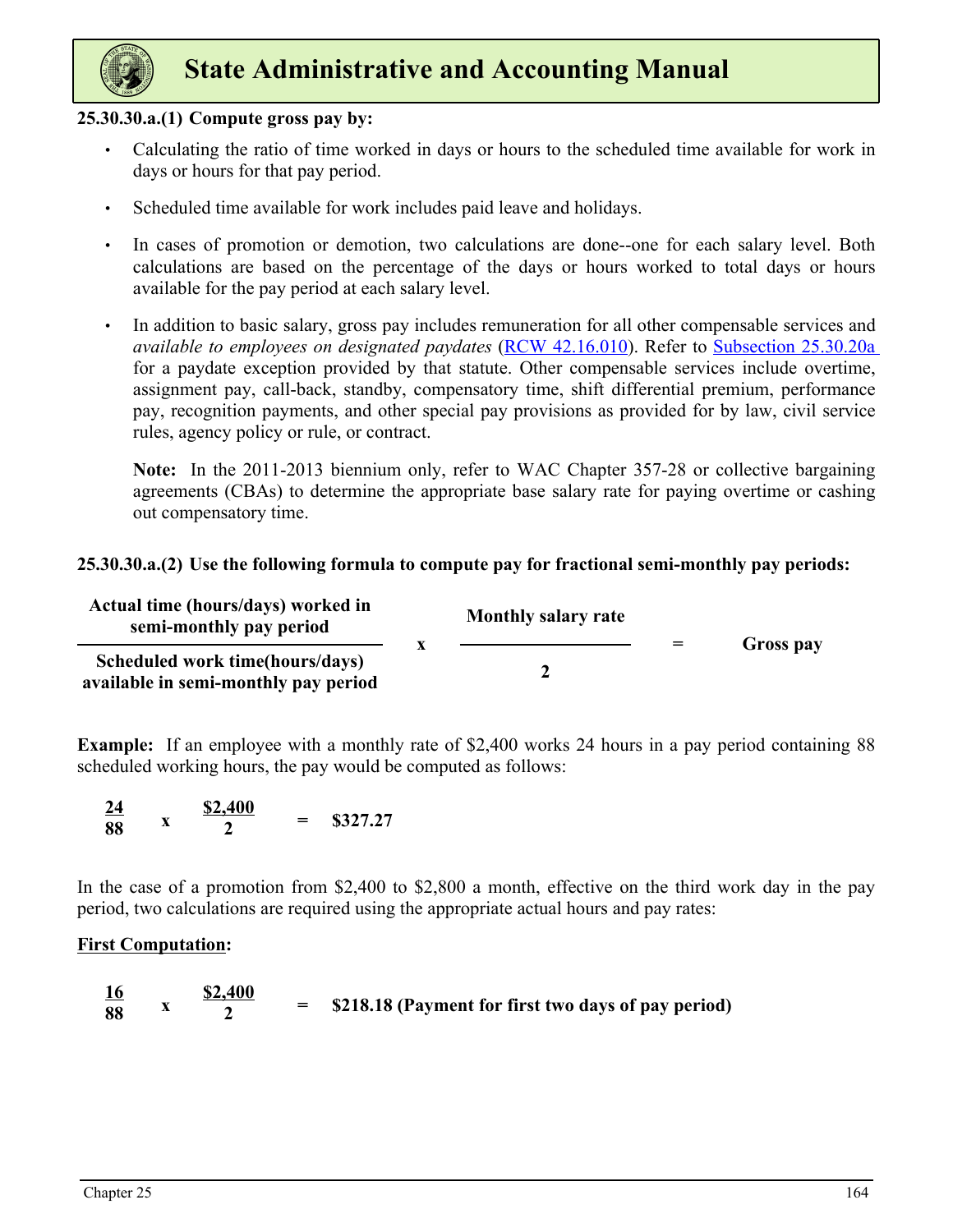

**Second Computation:**

| <u>72</u> | $x = $2,800$ | $=$ \$1,145.45 (Payment for remaining days in pay period) |
|-----------|--------------|-----------------------------------------------------------|
| - 88      |              |                                                           |

**Total Gross:**

#### **\$218.18 + \$1,145.45 = \$1,363.63 (Total payment for pay period)**

#### **25.30.30.a.(3) Colleges and Universities**

With written approval by the Office of Financial Management (OFM), colleges and universities may use the employee's annualized straight time hourly pay rate for calculating leave-without-pay salary reductions. The annualized hourly rate is determined by dividing the monthly rate by 174, the average number of working hours during a month. If an institution of higher education historically has used an average number of monthly working hours rate other than 174, written OFM approval is required to continue using the other rate

#### **25.30.30.a.(4) State Elected Officials**

Use calendar days, including all holidays or workdays, when computing a partial pay period for elected state officials.

**Calendar days to pay in semi-monthly pay period x Monthly salary rate Calendar days to pay in semi-monthly pay period**  $\bar{x}$   $\frac{M \sinh(y) \sinh(y) + \sinh(y)}{2} = G \cos p \bar{a}$ 

#### **25.30.30.b Employees Paid on an Hourly Basis**

Compute hourly employees' gross pay by multiplying the hours worked in the semi-monthly pay period times their hourly pay rate. The hourly rate includes shift premium and assignment pay. The gross pay computation includes paid leave, if eligible. Time worked, for gross pay computations, includes paid leave and holidays.

**Actual hours worked x Hourly rate = Gross pay**

 **Example:**

#### **25 hours worked x \$14.00 hourly rate = \$350.00**

#### **25.30.30.c Holiday Calculation for Part-Time Employees**

Holidays for part-time employees are paid proportionate to the amount of time in pay status during the month to that required for full-time employment, excluding all holiday hours, if eligible (WAC 357-31-015, 020, 025 or CBAs).

| Total month's actual hours worked*  |  |  |  |                                                        |
|-------------------------------------|--|--|--|--------------------------------------------------------|
| Total month's work hours available* |  |  |  | $\frac{1}{2}$ Hourly rate $\qquad$ = Gross holiday pay |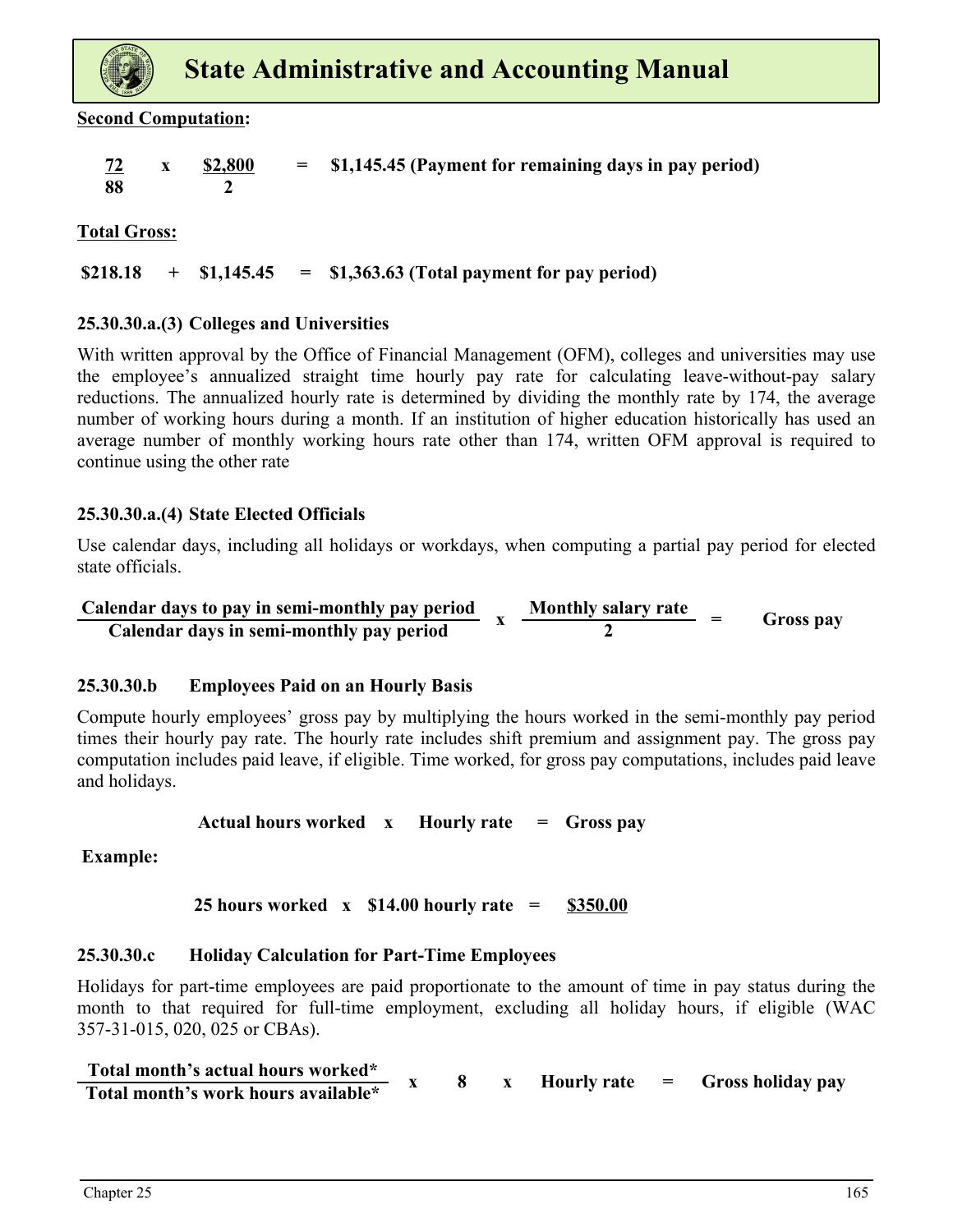

**\***The calculation includes eligible paid leave, but excludes holidays. The calculation does not include overtime, standby, callback, or any other penalty pay.

**Example:** During the month of May 20xx, a part-time employee worked 90 hours and took one day each of vacation and sick leave. There are 176 work hours available in May (including the Memorial Day holiday). The hourly rate is \$20.00.

90 actual hours worked + 8 hours vacation leave taken + 8 hours sick leave taken = 106.0 hours. Total month's work hours available:  $176$  hours – 8 hours (holiday) =  $168$  hours.

| Regular pay | 106.0 hours $x$ \$20.00               | \$2,120.00      |
|-------------|---------------------------------------|-----------------|
| Holiday pay | $106.0/168$ hours x 8 hours x \$20.00 | 100.95          |
| Total pay   | $(Regular pay + holiday pay)$         | $=$ \$ 2,220.95 |

#### **25.30.30.d Payments to Commissioners and Board Members**

Commissioners and board members are classified in five groups.

#### **25.30.30.d.(1.)Members of a Class 1 Group**

These members are generally volunteers and typically do not receive any compensation. Compensation may be provided in accordance with [RCW 43.03.220](https://app.leg.wa.gov/rcw/default.aspx?cite=43.03.220). Contact the Department of Labor and Industries regarding the appropriateness of medical aid coverage for these volunteers. Refer to [RCW 51.12.035](https://app.leg.wa.gov/rcw/default.aspx?cite=51.12.035).

#### **25.30.30.d.(2) Members of a Class 2, 3, 4, or 5 Group**

Consider members of a Class 2, 3, 4, or 5 groups as state employees and process their compensation through the payroll system. (Refer to  $RCW$  43.03.230 through 43.03.265 for group definitions). For purposes of FTE computation, *each day of pay is considered equal to eight hours.*

#### **25.30.30.d.(3) Compensation**

Class 2, 3, 4, or 5 group members qualify for compensation for each calendar day they attend official group meetings and/or perform statutory duties approved by their chairperson. Maximum daily rates are defined in [RCW 43.03.230 through 43.03.265](https://app.leg.wa.gov/rcw/default.aspx?cite=43.03). A calendar day of compensation includes all meetings or work performed on that day, regardless of how many hours worked or meetings attended. Compensation may only be paid to a member if it is authorized under the law dealing with the specific group to which a member belongs or dealing in particular with members of the specific group.

#### **25.30.30.d.(4) Exception**

If a member is employed full-time by the federal government, any Washington State agency, or local governments and receives any compensation from such government for working that day, the member is ineligible for compensation as a board or commission member.

Administering agencies of the Boards or Commissions are to require a written statement from the public employers that no compensation for work was paid for the same days a board or commission paid the member.

#### **25.30.30.d.(5) Expenditure Object Coding**

These payments are coded to Subobject AE - State Special.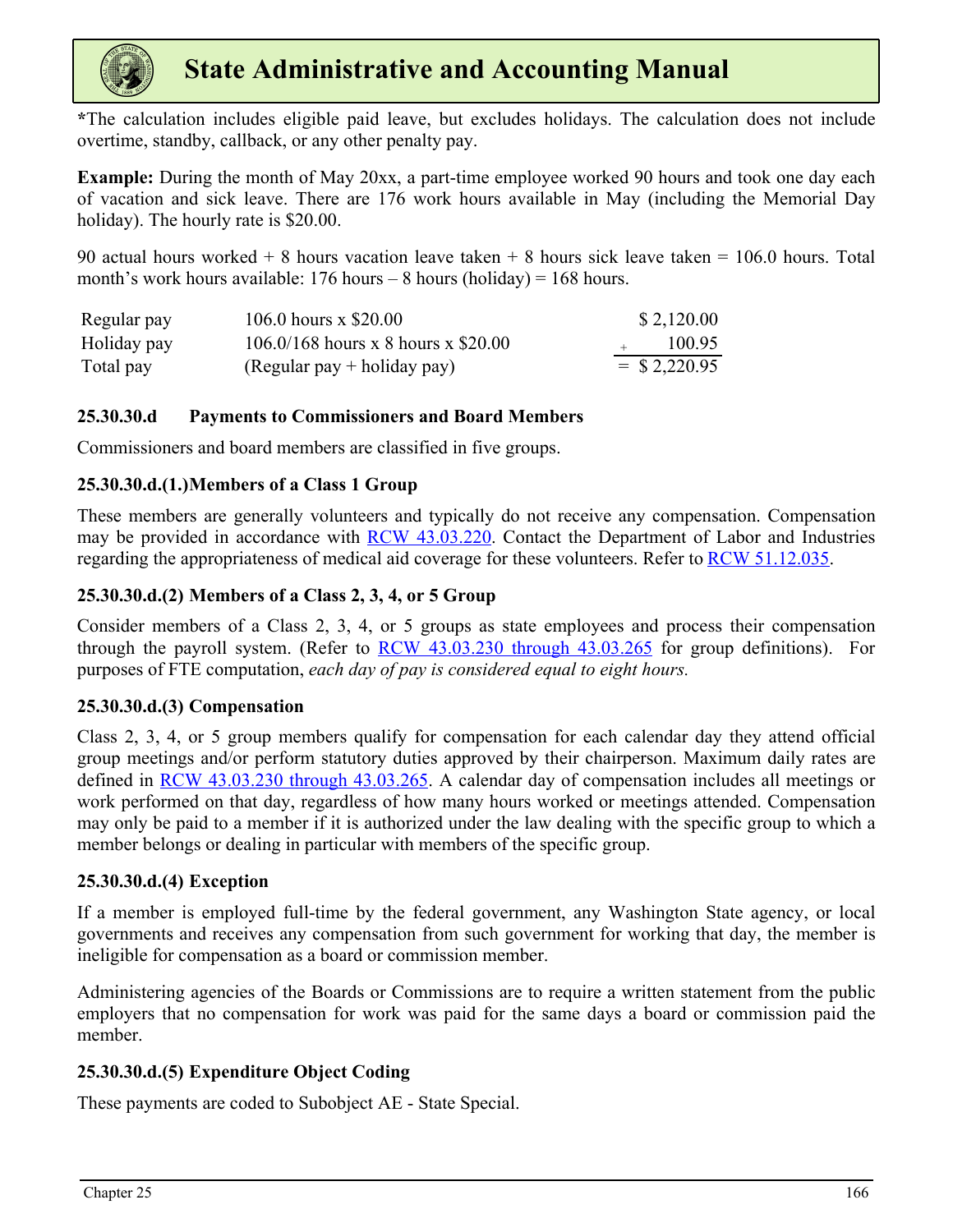<span id="page-5-0"></span>

#### **25.30.30.d.(6) The following deductions apply to the compensation paid to Class 2, 3, 4, and 5 group members:**

- Federal Withholding Tax.
- Old Age and Survivors Insurance (OASI) and Medicare -- Deduct the employee's portion of OASI and Medicare contributions.
- Labor and Industries -- Labor and Industry programs cover all compensated members of Class 2, 3, 4, and 5 groups.

For information regarding the appropriateness of retirement contributions, contact the Department of Retirement Systems at (360) 664-7000 or toll free at 1-800-547-6657.

# **25.30.40 Fringe benefits**

July 1, 2019

#### **25.30.40.a Mobile devices**

Under certain conditions, agencies may authorize employees to use their personal mobile devices to conduct state business. Agencies may authorize a monthly stipend for employees who use a personal mobile device in lieu of a state-issued device. Authorization is allowed only when an employee is required to use a mobile device for the conduct of state business based on job requirements.

Payroll taxes will be withheld if required by law. However, the Office of Financial Management (OFM) has determined that payroll taxes will not need to be withheld on any stipend that complies with [OCIO](https://ocio.wa.gov/policy/mobile-device-usage)  [Policy 191 - Mobile Device Usage.](https://ocio.wa.gov/policy/mobile-device-usage)

The maximum amount of the monthly stipend varies depending on the type of access authorized.

- Voice access \$10/month
- Data access \$30/month
- Voice and data access \$40/month

State agencies can elect to use the [Cellular Device Authorization and Agreement Form.](https://ocio.wa.gov/sites/default/files/public/policies/191.10%20201905v2.docx?c19f9j8)

#### **25.30.40.b Taxable Fringe Benefits**

Any property or service that an employee receives from an employer in place of or along with regular wages is a fringe benefit that may be subject to federal employment taxes. If taxable, these benefits are included in gross income and subject to federal income, OASI, and Medicare taxes.

Refer to IRS regulations for the appropriate calendar year regarding specific taxation, valuation, and reporting information. IRS Publication 15-B "Employer's Guide to Taxable Fringe Benefits" provides detailed information on several types of benefits and is available at: [http://www.irs.gov/pub/irs-pdf/p15b.pdf](https://www.irs.gov/pub/irs-pdf/p15b.pdf).

Fringe benefits that are taxable under certain circumstances include, but are not limited to:

• Gift certificates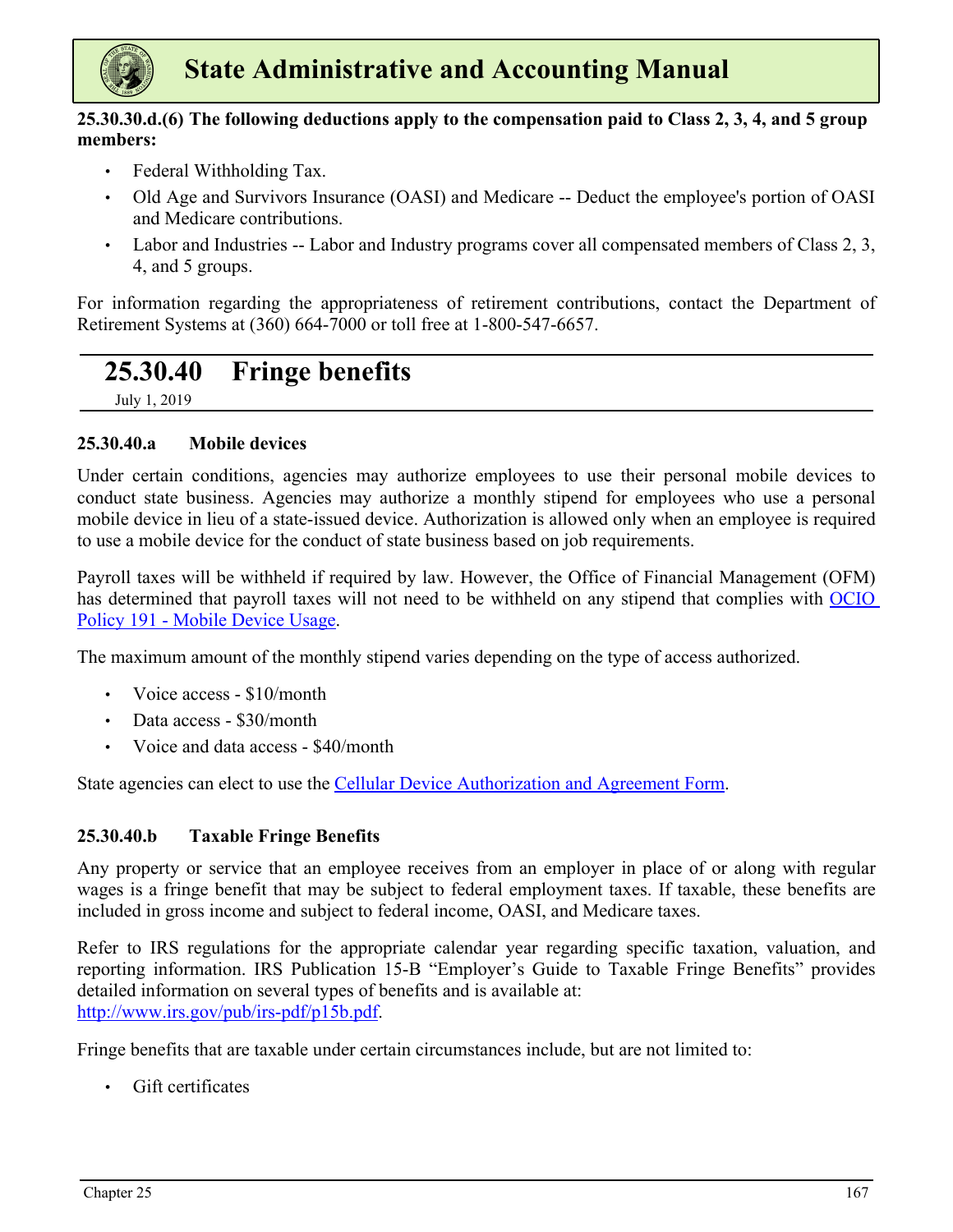<span id="page-6-0"></span>

- Awards and prizes
- Personal use of agency provided vehicles, such as commuting between official residence and official workstation
- Clothing allowances
- Moving expenses
- Educational assistance
- Lodging
- Meals
- Unspent, unreturned travel advances

To determine which, if any, fringe benefits are included in earnable compensation for retirement purposes, contact the Department of Retirement Systems at (360) 664-7000 or toll free at 1-800-547-6657.

## **25.30.50 Compensatory time – Cash-out payments**

July 1, 2012

#### **25.30.50.a General**

Overtime-eligible state employees may be compensated in cash or in compensatory time. The Fair Labor Standards Act (FLSA), administered by the U.S. Department of Labor, sets standards regarding overtime pay. Rules and collective bargaining agreements (CBAs) for overtime and compensatory time are written based on this Act. For non-represented employees, refer to WAC 357-28-255 through 285. For represented employees, refer to the applicable CBA. Agencies are advised to review rules and contracts for more complete information.

Cash compensation for overtime is subject to federal employment taxes (income, Medicare, and OASI) and state retirement.

Most compensation for compensatory time cash-out payments are subject to state retirement. In limited circumstances, cash compensation for compensatory time cash-out payments are not subject to state retirement. For more information, contact the Department of Retirement Systems at (360) 664-7000 or toll free at 1-800-547-6657.

#### **25.30.50.b Calculating rate for compensatory time cash-out payments**

**Note**: In the 2011-2013 biennium only, refer to WAC Chapter 357-28 or CBAs to determine the appropriate base salary rate for paying overtime or cashing out compensatory time.

1. Except for terminating employees as noted in (2) below, compensatory time cash-out payments shall be paid at the FLSA regular rate earned by the employee for the pay period the employee receives such payment.

**Example**: Employee A is receiving a compensatory time cash-out provided under agency policy or collective bargaining agreement. The employee is continuing employment. Pay compensatory time at the employee's current FLSA regular rate.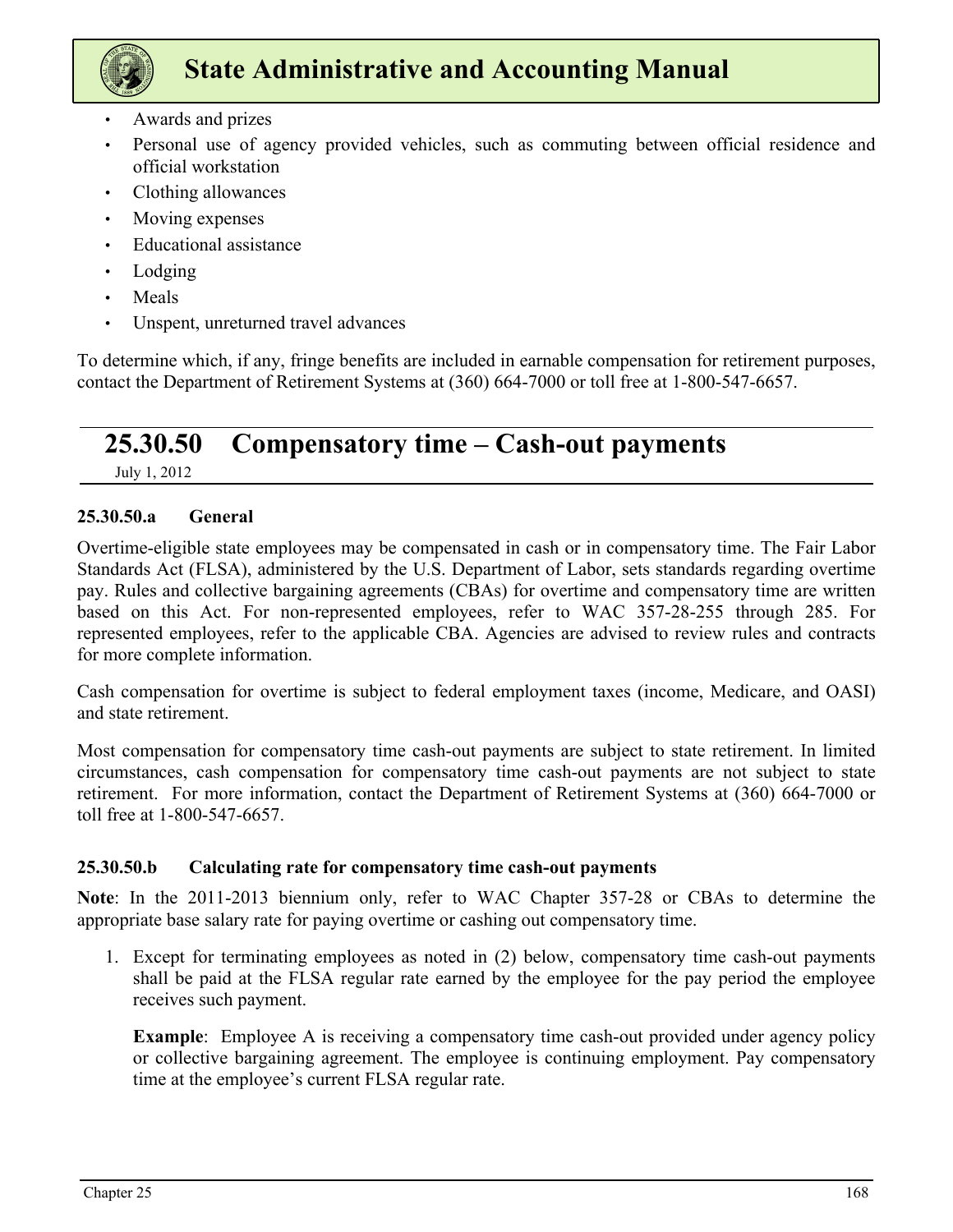<span id="page-7-0"></span>

- 2. Upon termination of employment, compensatory time cash-out payments shall be paid at the higher of:
	- a. The FLSA regular rate in effect for the employee in the pay period the employee receives such payment (or the final pay period, whichever is earlier), **or**
	- b. The average FLSA regular rate received by the employee during the last three years of employment. If the employee has been employed continuously for less than three years, use the period of time subsequent to the last permanent break in service. The average FLSA regular rate shall be calculated by summing total regular pay (excluding overtime premium pay) earned in the periods observed and dividing by total hours worked in the periods observed.

**Example**: Employee B is terminating October 25 and is receiving final pay for all wages owed and leave accrued, including compensatory time. The employee's FLSA regular rate (\$20.15/hour) in the current period is lower than the average FLSA regular rate over the past three years of employment (\$21.00/hour). Pay compensatory time at \$21.00/hour.

#### **25.30.50.c Recording compensatory time payable**

Agencies are to record a liability for accumulated compensatory time not cashed out by the end of the fiscal year. Refer to Subsection 85.72.65 for instructions on how to estimate and record the compensatory time payable in both governmental and proprietary/trust type accounts.

### **25.30.60 Other compensation**

Jan. 1, 2018

#### **25.30.60.a Relocation compensation and moving expenses**

#### **25.30.60.a.(1) Relocation compensation**

If the employee receiving relocation compensation terminates or causes termination with the state within one year of the date of the appointment or transfer, that employee may be required to pay back the lump sum payment.

If the termination is a result of layoff, disability separation, or other good cause as determined by the agency head, the employee will not have to pay back the relocation compensation.

Refer to [RCW 43.03.125,](https://app.leg.wa.gov/rcw/default.aspx?cite=43.03.125) WAC 357-28-310 through 320, or individual CBAs.

Relocation compensation is subject to federal employment taxes and should be coded to sub-object BZ "Other Employee Benefits."

#### **25.30.60.a.(2) Moving expenses**

An agency may pay the moving costs of qualified or transferred employees subject to requirements and restrictions in Chapter 60.